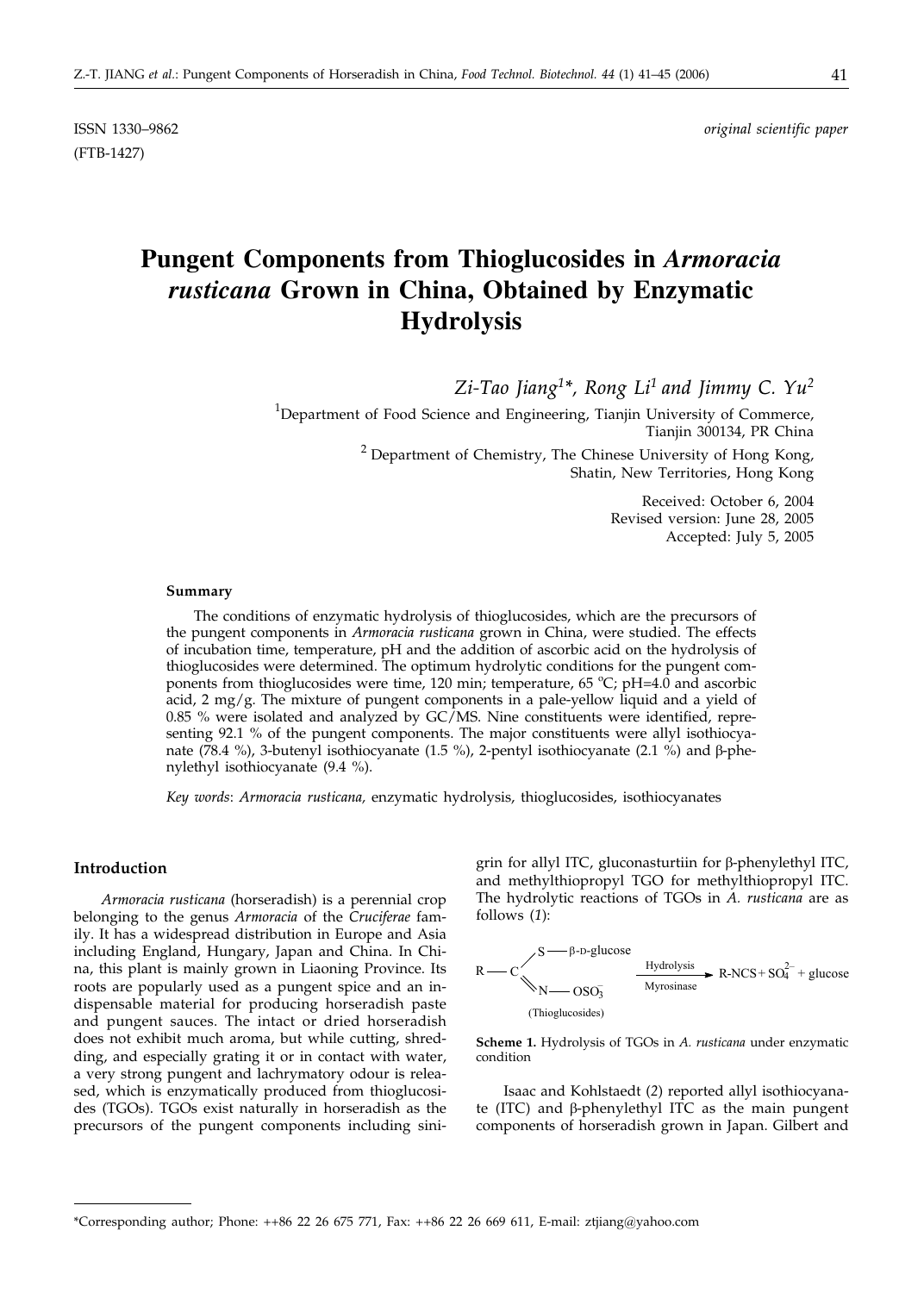Nursten (*3*) made a comparison of the pungent components of horseradish grown in England, Hungary and Japan. The authors identified five components including allyl ITC, 4-pentenyl ITC, β-phenylethyl ITC, 2-butyl ITC and allyl thiocyanate in British, Hungarian and Japanese horseradish. Kishima *et al.* (*4,5*) and Kojima *et al.* (*6–12*) reported on the pungent components of wasabi (*Wasabia japonica* Matsum.), which is not the same plant as horseradish, but it is used in Japan as horseradish. They found that allyl and  $\beta$ -phenylethyl ITCs were the major components. In addition, eight minor components such as methyl, isopropyl, 2-butyl, 3-butenyl, 4-pentenyl, 5-hexenyl, hexyl and 6-heptenyl ITCs were also identified in wasabi. Wasabi is nearly indistinguishable from horseradish in taste. Moreover, Hansen (*13*) found ITC contents in horseradish grown in Europe to range from 1.2 to 2.0 %. In recent years the pharmacological effects of horseradish have been receiving a great interest. Depree *et al.* (*1*) have reviewed the pharmaceutical properties of horseradish. ITCs inhibit the growth of food poisoning bacteria and fungi (*14*). In addition, these compounds also exhibit antioxidative and superoxide scavenging potency and antimutagenic activity (*14*). Further, ITCs might be used as cancer chemopreventive agents (*15–17*).

The differences in climatic and geographic conditions usually result in qualitative differences of horseradish such as chemical compositions and pharmacological effects. The purpose of this paper is to present the conditions of enzymatic hydrolysis for TGOs and a detailed analysis of the composition of pungent components in *A. rusticana* grown in China.

# **Materials and Methods**

# *Plant material*

The dried roots of *A. rusticana* were collected from Dalian (N39°, E122°), Liaoning Province, China. The sample was ground into 40–60 mesh powders before analysis. The level of glucosinolates in horseradish powders was 88.2  $\mu$ mol/g prior to enzymatic hydrolysis, which was determined according to the official HPLC ISO method (*18*).

#### *Reagents*

All chemicals were of analytical reagent grade or better. Milli-Q water (Millipore Company, Bedford, Mass, USA) was used throughout the experiment. ITC standard compounds were obtained from Aldrich (Aldrich Chemical Company Inc., Milwaukee, WI, USA) or were prepared according to the literature (*3*).

Ascorbic acid stock solution of 10 mg/mL was prepared by dissolving an appropriate mass of ultra pure grade ascorbic acid (Beijing Chemical Company Inc., Beijing, China) in Milli-Q water. Working solutions of 1 mg/mL and 100 µg/mL were prepared by serial dilution, respectively.

The piperidine standard solution of 0.1 mol/L was prepared by dissolving 4.8 mL of piperidine (Aldrich) in an appropriate volume of acetone and diluting to 500 mL with acetone. Finally, the piperidine solution was standardized titrimetrically with a standard solution of 0.1 mol/L of hydrochloric acid and a mixed indicator of 0.1 % bromcresol green (3 parts) and 0.2 % methyl red (1 part).

Buffer solutions for pH ranges of 1.0–11.0 were prepared by mixing the solutions of sodium citrate and hydrochloric acid for pH ranges of 1.0–4.0, the solutions of acetic acid and sodium acetate for pH ranges of 4.0–6.5 and the solutions of sodium hydroxide and potassium dihydrogen phosphate for pH ranges of 6.5–11.0.

# *Selection of the optimum hydrolytic conditions of TGOs*

To each of different 250-mL stoppered conical flasks, 2 g of the powdered roots of *A. rusticana*, 10 mL of buffer solution with different pH value and an appropriate volume of ascorbic acid solution were added successively. The mixture was diluted to 100 mL with Milli-Q water. The flask was stoppered and the temperature of the mixture was maintained by keeping it in a hot water bath at fixed temperature for 120 min to make TGOs in *A. rusticana* hydrolyzed. The incubation mixture was cooled quickly with an ice water bath, and then the pungent components were extracted with a mixture of 20 mL of petroleum ether (boiling point 30–60 °C) and 1 mL of butanol. After filtering with defatted cotton, the filter residue was washed with a little petroleum ether 3–4 times. The filtrates were collected and the ether layer was separated in a separating funnel. A volume of 10 mL of the piperidine standard solution was added to the ether layer, which was stoppered, mixed up and stood for 50 min, then the excess piperidine was titrated against the standard hydrochloric acid using a mixed indicator of 0.1 % bromocresol green (3 parts) and 0.2 % methyl red (1 part). The solution was titrated from blue- -green to the milky yellow end-point (*19*).

## *Isolation of the pungent components*

A mass of 50 g of the powdered roots of *A. rusticana*, 10 mL of the buffer solution (pH=4.0), 10 mL of 10 mg/mL ascorbic acid solution and 80 mL of Milli-Q water were added to a 250-mL stoppered round-bottomed flask. After the flask was stoppered, the mixture was hydrolyzed at 65  $\degree$ C for 120 min and subjected to steam distillation. The distillate was extracted with ethyl ether as an extractant. Triplicate extractions were carried out for each distillate. The extractant was evaporated by vacuum distillation at about 25  $\degree$ C and the oily residue was dried over anhydrous sodium sulphate, and filtrated into a 1-mL sample vial through a syringe filter of 0.2-µm pore size (Alltech Associates Inc., Deerfield, IL, USA) prior to GC/MS analysis.

#### *GC/MS analysis*

GC/MS analysis of the pungent components was performed on a Hewlett-Packard chromatograph, model 6890 Series II, equipped with a Hewlett-Packard 6890 Series auto-injector and a mass spectrometer selective detector 5973 (MS) (Hewlett-Packard Corporation, GA, USA). GC conditions: the capillary column (HP-5MS, cross-lined 5 % PH ME Siloxiane, 30 m  $\times$  0.25 mm i.d.,  $0.25$   $\mu$ m film thickness) was coupled directly to the MS; the flow rate for the helium carrier gas was 1.0 mL/min;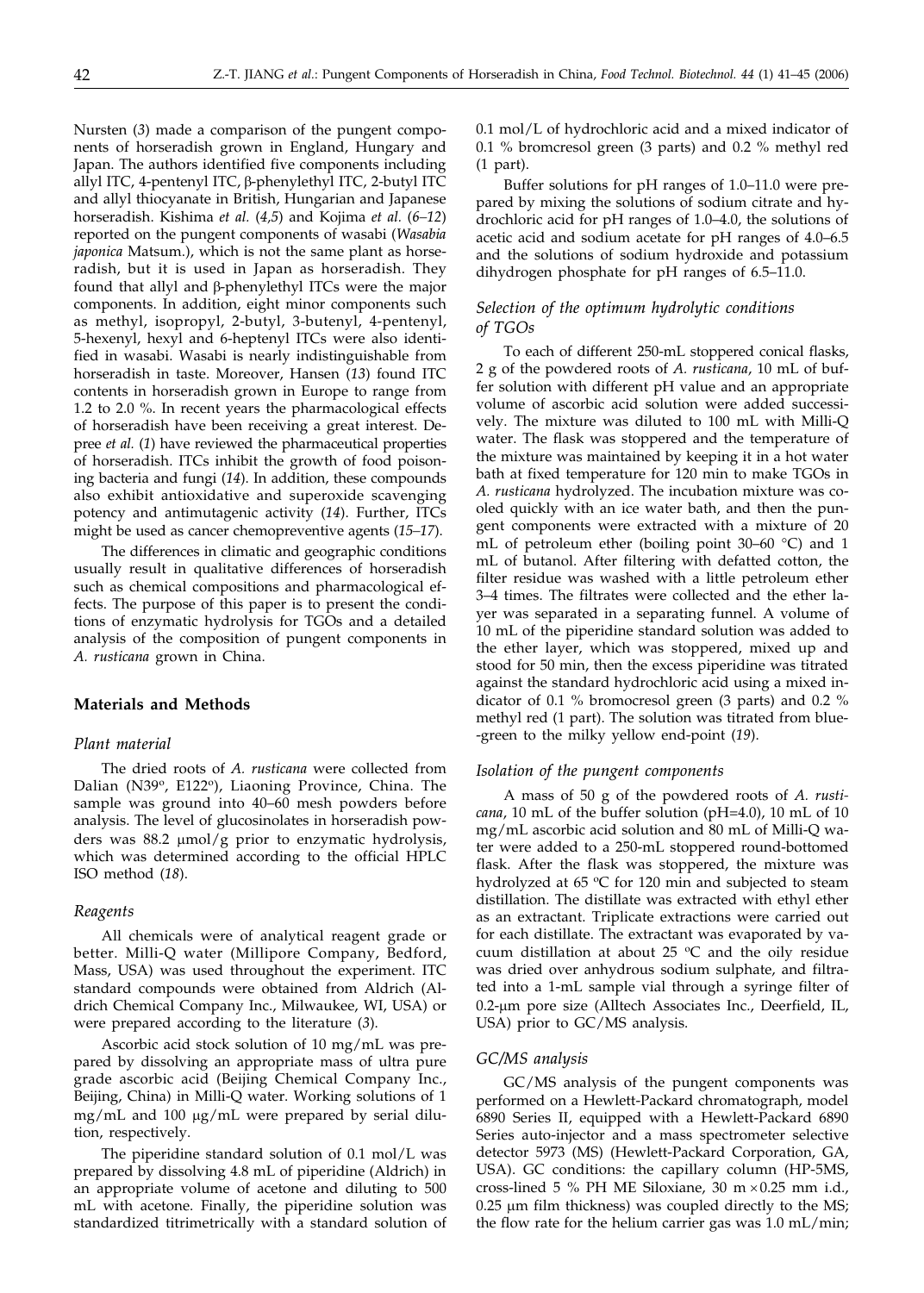the injector temperature was 250  $^{\circ}$ C; a volume of 1.0 µL of sample of the pungent components was injected in the split mode at a ratio of 12:1; the temperature program was 35 °C for 3 min, 35–150 °C at a rate of 5 °C/ min, isothermal for 2 min, 150 to 250 °C at a rate of 4 °C/min, and finally held isothermally for 6 min. MS conditions: ionization voltage (*E*<sup>i</sup> ) was 70 eV; ion source temperature was 280 °C; scan mass range was 25–400 m/z; solvent delay time was 1 min.

#### *Identification of the pungent components*

The identification of the pungent components was based on the comparison of their mass spectra with those of authentic standards and of a mass spectra library (Wiley Database) and the literature (*20*), and the explanation and certification of spectra. The relative amounts of the individual components were based on peak areas obtained without FID response factor correction (*i.e. F*=1.0 for all compounds).

### **Results and Discussion**

The influence of incubation time on enzymatic hydrolysis of TGOs, when run at pH=4.0, ascorbic acid 2 mg/g and  $65 \text{ °C}$ , was determined. As shown in Fig. 1, TGOs are completely hydrolyzed in 120 min.



**Fig. 1.** Effect of hydrolytic time on the pungent components Incubation temperature 65 °C, pH=4.0, ascorbic acid 2 mg/g

The influence of incubation temperature on enzymatic hydrolysis of TGOs was studied at incubation time 120 min, pH=4.0 and ascorbic acid 2 mg/g. The optimum temperature for release of ITCs from enzymatic hydrolysis of TGOs is 65 °C (Fig. 2). At lower temperature, the activity of glucohydrolase is insufficient. At higher temperature, the activity of the enzyme was lost. Myrosinase was completely inactivated when the incubation temperature exceeded 90 °C.

The influence of pH on enzymatic hydrolysis of TGOs was studied under the conditions of incubation time 120 min at 65  $\degree$ C and the addition of 2 mg/g ascorbic acid. The result is shown in Fig. 3. TGOs are completely hydrolyzed at pH=4.0. With the increase in pH



**Fig. 2.** Effect of hydrolytic temperature on the pungent components

Incubation time 120 min, pH=4.0, ascorbic acid 2 mg/g

value, the hydrolytic capacity of TGOs is reduced. We found that pH is a very important factor in enzymatic hydrolysis of TGOs to ITCs. In addition, we also found that further degradation of ITCs was also affected by pH.



**Fig. 3.** Effect of pH on the pungent components Incubation time 120 min, temperature 65 °C, ascorbic acid 2 mg/g

The influence of ascorbic acid on enzymatic hydrolysis of TGOs was determined under the conditions of incubation time 120 min at 65  $\degree$ C and pH=4.0. As shown in Fig. 4, the enzymatic hydrolysis of TGOs increases with the addition of ascorbic acid. Maximum hydrolysis of TGOs is achieved when ascorbic acid concentration reaches  $2 \text{ mg/g}$  and beyond. The result is identical to that of Appelqvist *et al.* (*21*), who reported that ascorbic acid can increase the activity of myrosinase in rape and turnip rape. This enhancing effect is an advantage for the cleavage of thioglucosides in the *Cruciferae* plants. The mixture of pungent components, obtained by the enzymatic hydrolysis of TGOs in *A. rusticana* and the steam distillation, was a pale-yellow oily liquid in a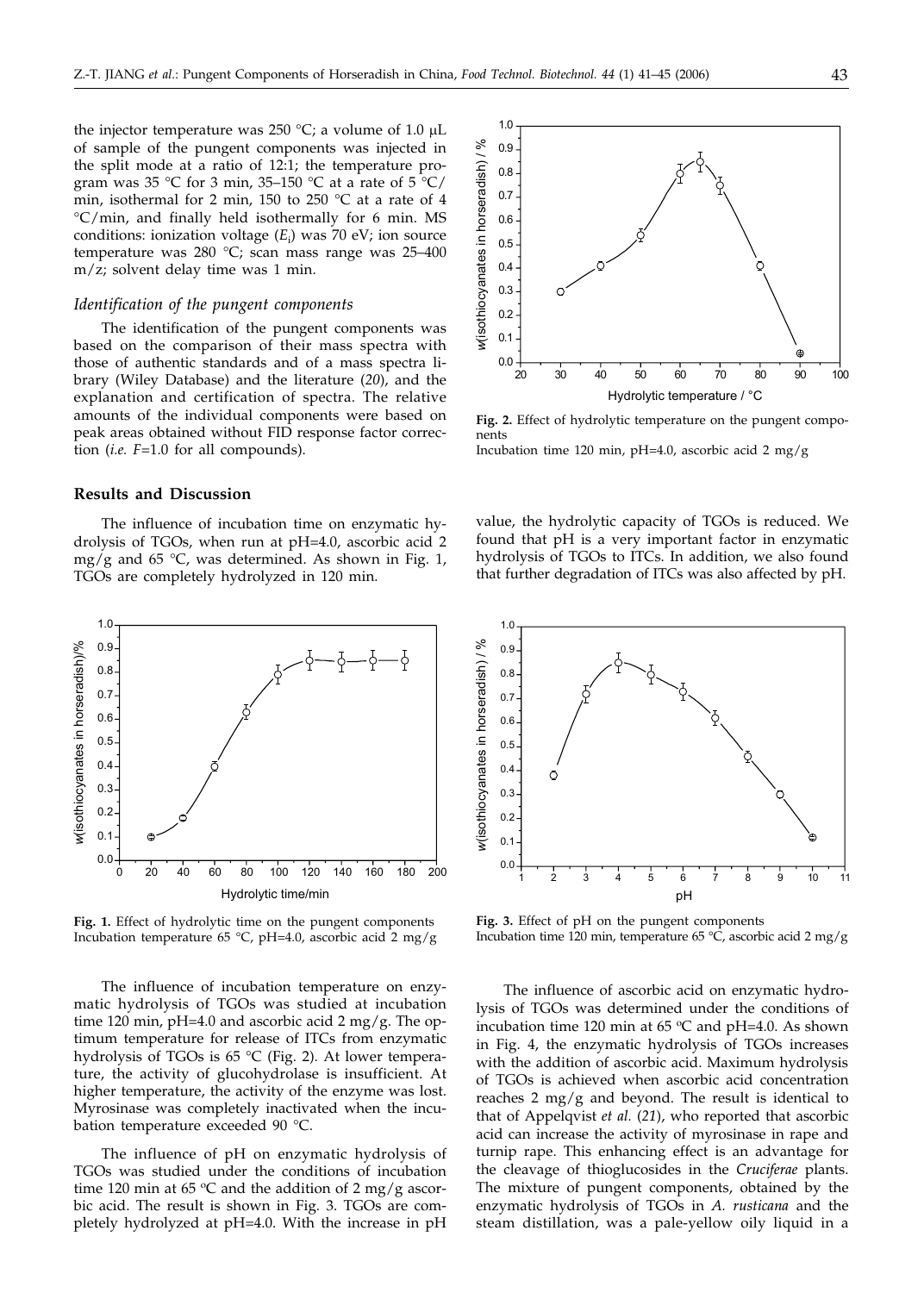

**Fig. 4.** Effect of ascorbic acid on the pungent components Incubation time 120 min, temperature 65 °C, pH=4.0

yield of 0.85 %. Nine constituents were identified, all of which belong to ITCs. The results are shown in Table 1. As far as the GC/MS results, the main components of the hydrolysates of TGOs in *A. rusticana* grown in China are allyl ITC (78.4 %), 3-butenyl ITC (1.5 %), 2-pentyl ITC (2.1 %) and  $\beta$ -phenylethyl ITC (9.4 %). Among these sulphur-containing compounds, allyl ITC is the most abundant.

Table 1. Chemical composition of the pungent components of *A. rusticana* grown in China

| No. | Peak Retention<br>time | Compound                          | $w/\%$ |
|-----|------------------------|-----------------------------------|--------|
| 1   | 6.09                   | Isopropyl isothiocyanate          | 0.1    |
| 2   | 10.69                  | Allyl isothiocyanate              | 78.4   |
| 3   | 11.29                  | Butyl isothiocyanate              | 0.1    |
| 4   | 11.96                  | 3-Butenyl isothiocyanate          | 1.5    |
| 5   | 14.29                  | 2-Pentyl isothiocyanate           | 2.1    |
| 6   | 16.76                  | Phenyl isothiocyanate             | 0.1    |
| 7   | 19.79                  | 3-Methylthiopropyl isothiocyanate | 0.3    |
| 8   | 21.39                  | Benzyl isothiocyanate             | 0.1    |
| 9   | 25.72                  | β-Phenylethyl isothiocyanate      | 9.4    |
|     |                        | Total                             | 92.1   |

#### **Conclusions**

Comparing our results of analysis with those of Gilbert and Nursten (*3*), Kishima *et al.* (*4,5*) and Kojima *et al.* (*6–12*) we found that the major pungent components of horseradish cultivated in England, Hungary, Japan and China were basically similar, but there was a little difference in the contents of allyl and  $\beta$ -phenylethyl ITCs, whose contents in English, Hungarian and Japanese horseradishes were  $44.3-55.7$  % and  $38.4-51.3$  %, respectively (*3*). Furthermore, the microamount of pungent components such as 3-butenyl and 2-pentyl ITCs only existed in Chinese horseradish. 4-Pentenyl ITC and allyl thiocyanate were not found in the pungent components of

Chinese horseradish, but the compounds existed in English, Hungarian and Japanese horseradishes (*3,10*). Our results are identical to those of Hara *et al.* (*22*), who analyzed the changes in pungent components of greenstem and red-stem Japanese horseradish cultivars during the cultivation period. Hara found that the contents of allyl ITC did not differ between the two cultivars, but there is a little difference in the microamount of isopropyl ITC.

# *Acknowledgements*

The authors acknowledge the Development Foundation of Science and Technology of Tianjin Educational Commission (grant no. 20030905) and Natural Science Foundation of Tianjin (grant no. 043604511) for financial support.

### **References**

- *1.* J.A. Depree, T.M. Howard, G.P. Savage, Flavour and pharmaceutical properties of the volatile sulphur compounds of Wasabi, *Food Res. Int. 31* (1998) 329–337.
- *2.* O. Isaac, E. Kohlstaedt, Essential horseradish oils, *Arch. Pharm. 295* (1962) 165–173.
- *3.* J. Gilbert, H.E. Nursten, Volatile constituents of horseradish roots, *J. Sci. Food Agric. 23* (1972) 527–539.
- *4.* I. Kishima, K. Fukuzawa, S. Imai, K. Ina, A checking method of quality of Japanese horseradish and black mustard in »Wasabi powder«: Studies on the volatile components in »Wasabi powder«, Part II, *J. Jpn. Soc. Food Sci. Technol. 27* (1980) 591–596.
- *5.* I. Kishima, Y. Shibata, K. Ina, Volatile components of horseradish and black mustard, *J. Jpn. Soc. Food Sci. Technol. 17* (1970) 361–363.
- *6.* M. Kojima, Y. Akahori, I. Ichikawa, M. Mochizuki, Gas chromatographic studies on the acrid components of Japanese horseradish (Wasabi) powder, *J. Agric. Chem. Soc. Jpn. 44* (1966) 177–184.
- *7.* M. Kojima, Studies on the check of quality of Japanese horseradish (»Wasabi«) powder by gas chromatography, Part I. Application of isothermal temperature column, *J. Jpn. Soc. Food Sci. Technol. 17* (1970) 309–314.
- *8.* M. Kojima, Evalution of the quality of Japanese horseradish powder by gas chromatography, IV. Investigation of sample headspace gas chromatographic method for checking quality, *J. Food Sci. Technol. (Japan), 20* (1973) 316–320.
- *9.* M. Kojima, Volatile components other than isothiocyanates of *Wasabia japonica, J. Ferment. Technol. 51* (1973) 670– 676.
- *10.* M. Kojima, M. Uchida, Y. Akahori, Studies on the volatile components of *Wasabia japonica*, *Brassica juncea* and *Cochlearia armoracia* by gas chromatography-mass spectrometry, I. Determination of low mass volatile components, *Yakugaku Zasshi*, *93* (1973) 453–459.
- *11.* M. Kojima, H. Hamada, M. Yamashita, Studies on the stability of dried Wasabi flour, *J. Jpn. Soc. Food Sci. Technol. 29* (1982) 232–237.
- *12.* M. Kojima, H. Hamada, N. Toshimitsu, Quantitative determination of β-phenylethyl isothiocyanate, *J. Jpn. Soc. Food Sci. Technol. 32* (1985) 368–371.
- *13.* H. Hansen, Content of glucosinolates in horseradish, *Tidsskr. Planteavl. 78* (1974) 408–410.
- *14.* N. Kinae, H. Masuda, I. S. Shin, M. Furugori, K. Shimoi, Functional properties of wasabi and horseradish, *Biofactors*, *13* (2000) 265–269.